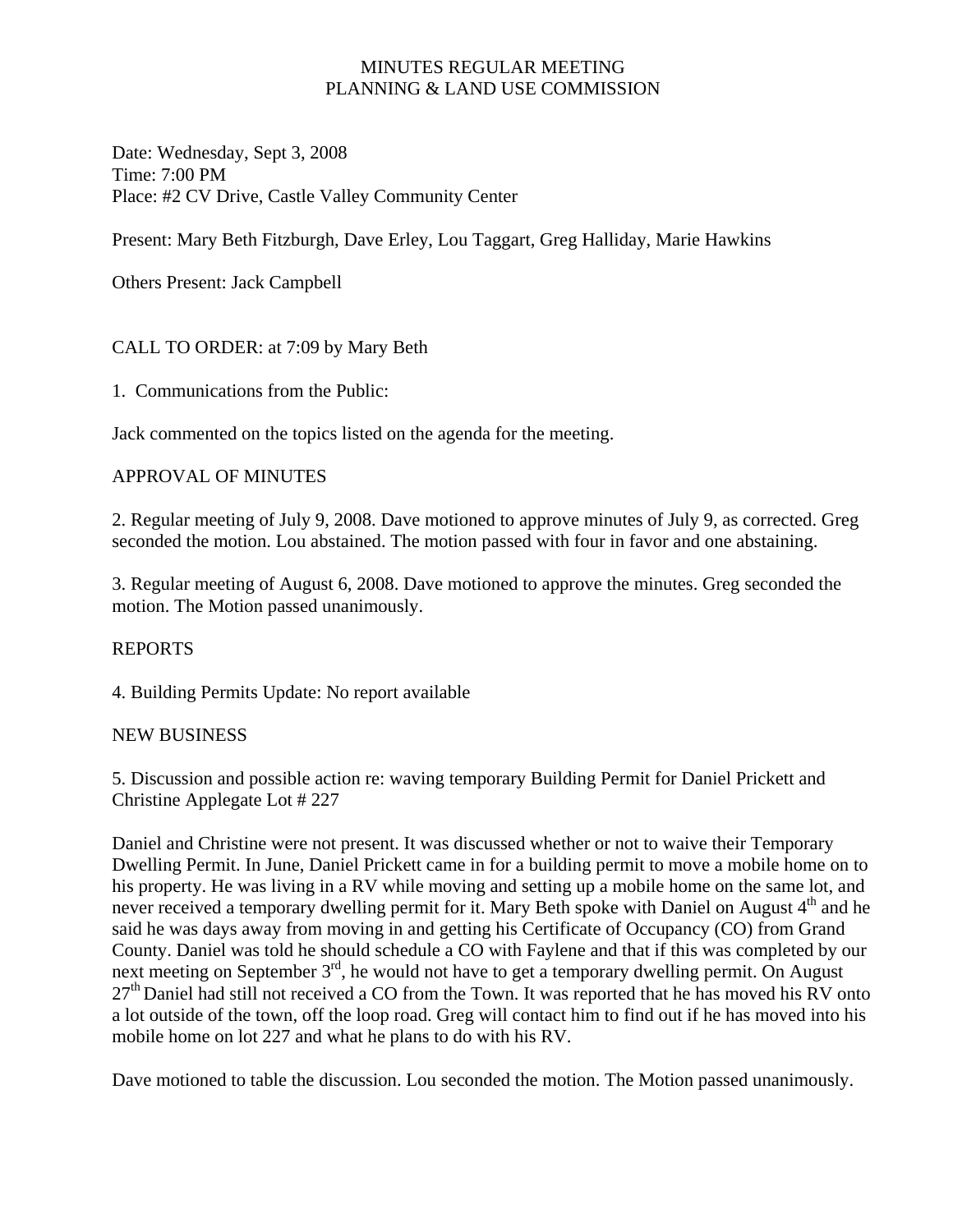### OLD BUSINESS

6. Discussion re: reviewing and amending town ordinances that limit the number of livestock which can be kept on 5 acres of land (Greg)

Greg motioned to untable this item. Dave seconded the motion. The Motion passed unanimously.

Greg brought information regarding the county's requirements for limiting livestock. They assign an "equivalency factor" (a numeric value) to each livestock based on its size. Property owners must add together all of their animal's "equivalency factors" and the total must stay under 1.0 "animal unit" per acre of land. For example, a cow has a 1.0 equivalency factor, a chicken is .02, a goat is .10, and a Llama is .2. These values have been determined by the BLM and are based on impacts that livestock have on grazing lands. The numeric values might need to be adjusted to fit what is appropriate for the Town's zoning of agricultural/residential. It was discussed that the Town could use a similar table with our own numeric values but allow residents to go over the limit set through a conditional use permit (CUP). Members agreed that if the Town does this, then we would also need to identify specific conditions that could be imposed (through a CUP) that would mitigate the negative impacts that a larger number of livestock would have on a lot, such as dust control, waste removal and aquifer protection. Members agreed that this issue will require a lot more time and thought and that any recommendations to limit livestock be done at another time and not be included with our current proposed amendments regarding CUP's.

Jack asked that the impacts from animals be listed, i.e. flies, odors, dust, runoff, compacted soil, noise. Mary Beth asked Greg to email information from Humane Society U.S to the members.

Dave motioned to table the discussion. Greg seconded the motion. The Motion passed unanimously.

7. Discussion and possible action re: adding conditional use permit information sheet to permit packet information, tabled

Dave motioned to untable this item. Greg seconded the motion. The Motion passed unanimously.

All members agreed to approve the information sheet and it will be added to the building permit packet.

Greg motioned to approve the information sheet and have it included in the building permit packet. Dave seconded the motion. The Motion passed unanimously.

8. Discussion and possible action re: reviewing and amending our Conditional Use Permit rules (Mary Beth), tabled

Dave motioned to untable this item. Greg seconded the motion. The Motion passed unanimously.

A copy of the Ordinance 85-3 with the corrections and changes was reviewed.

Mary Beth asked the commission if it is ready for a Public Hearing. The members agreed it was ready for review and to set up a Public Hearing for next month.

Dave motioned to table the discussion. Greg seconded the motion. The Motion passed unanimously.